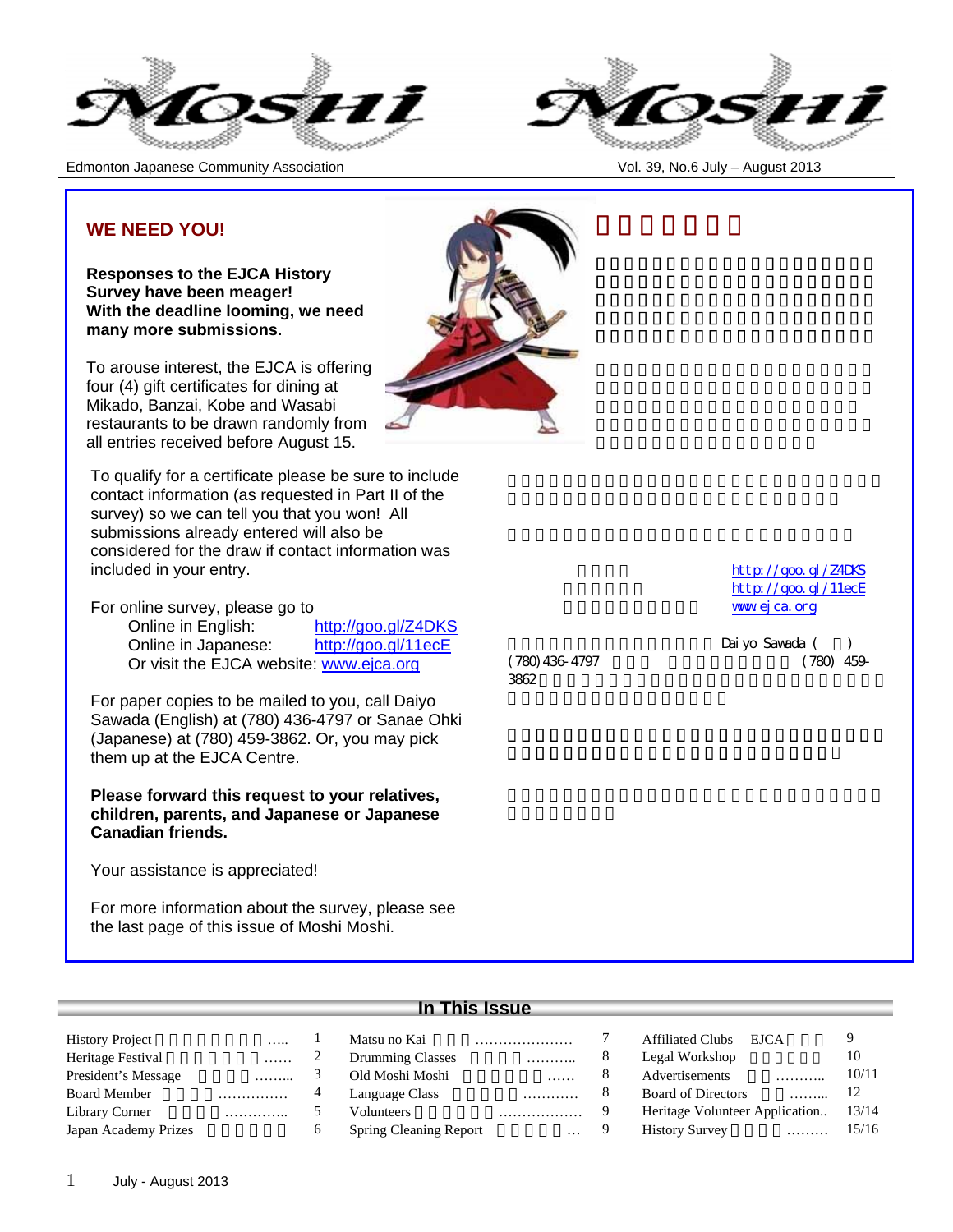

## **Heritage Festival 2013**

## **Heritage Festival**

by John Priegert, Committee Chair

EJCA is participating in the Heritage Festival this year again. It will be held at Hawrelak Park on August 3 to 5 (Japanese Pavilion will be at Site #32; watch for a pamphlet of the Festival by the Heritage Festival Council that will be inserted into newspapers soon).

The food menu at Japanese Pavilion will be the same as last year and includes;

- $\triangleright$  Karage-marinated and coated deep fried chicken
- Okonomiyaki-Japanese vegetable filled pancake
- $\triangleright$  Takoyaki-octopus dumplings
- Somen- wheat noodles in sipping sauce
- $\triangleright$  Hiyayakko-cold tofu, sauce, ginger and green onion
- $\triangleright$  Japanese combo-selection of menu items plus edamame soya beans

Craft items will include;

- Japanese ceramics selections
- $\triangleright$  Hand made dolls, origami earrings
- $\triangleright$  Personalized book marks and fans
- Water yoyos, Kendama

Demonstrations will be;

- Music: Koto, Shakuhachi, Taiko drumming
- > Martial arts: Karate, Kendo

The photo-booth takes picture of individuals o groups in Japanese Kimono

Volunteer training day is July 27, starting at 10AM. Please come and practice the kitchen operations, and participate in a short food safety seminar. That should be done by noon. Then stay around to help portion out the marinating sauce for the chicken kara age, and the famous coating mix. That should only take another hour or two, depending on the number of workers.

We still need more volunteers for Japanese Pavilion. Please fill in the last page of this issue of Moshi Moshi and mail it to EJCA Centre or e-mail Keiko Murumo at keikomarumo@gmail.com what you can do at Japanese Pavilion.

(kei komarumo@gmail.com)

写真ブース: 浴衣を着て写真を撮る

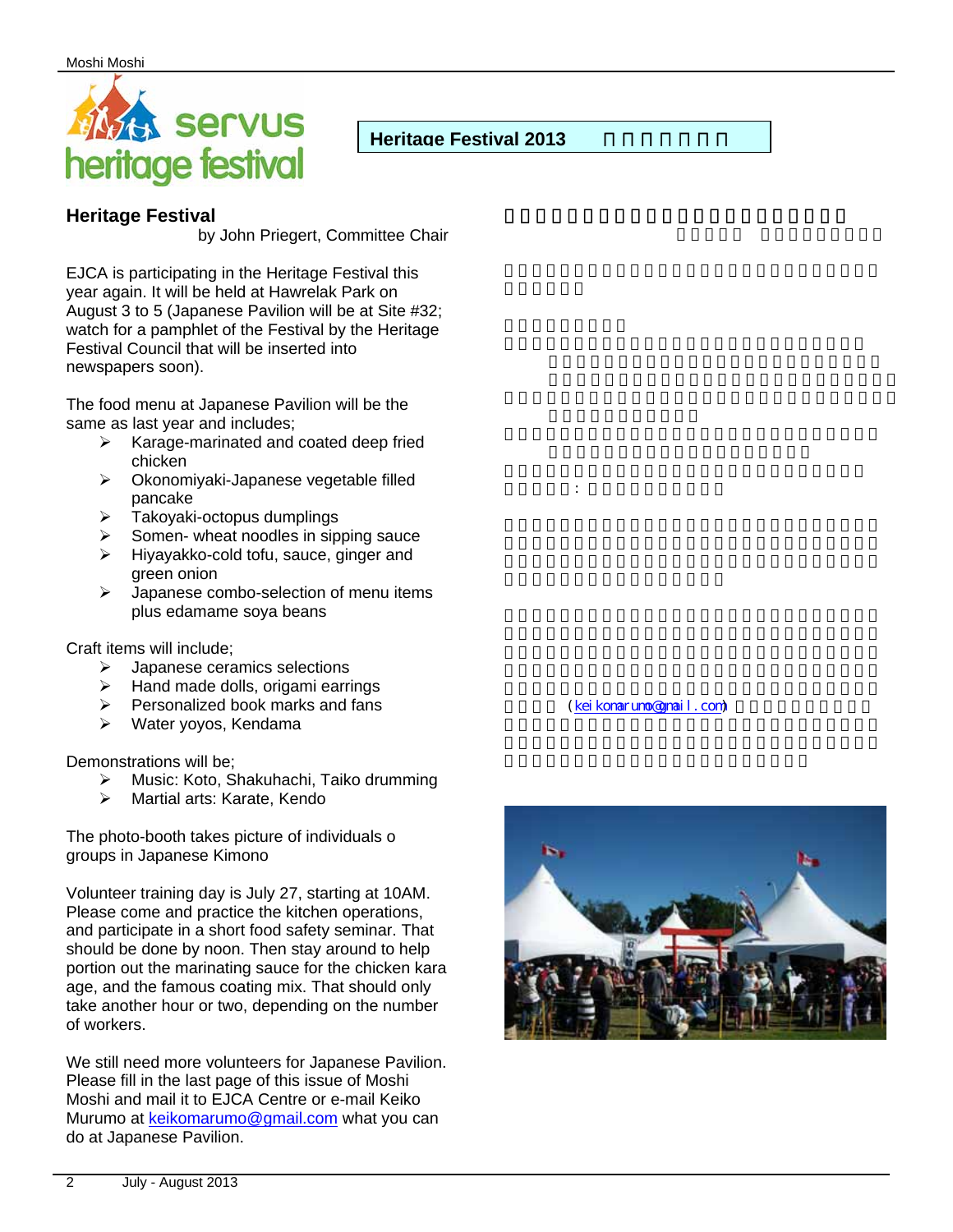## **PRESIDENT'S MESSAGE**

#### by Stephanie Bozzer

After a long winter, we are now enjoying a bit of a soggy summer but at least it isn't snowing!

Past events have been written up in other articles in this issue but I wanted to remind you of some of the important events and activities coming up.

## **History Project – Deadline August 15th**

Thanks to everyone who has already filled out the survey! If you haven't, please make an effort to contribute to making the survey results (Part I) and an accurate reflection of our community past and present. Hopefully many of you will also want to add your own family history by completing Part II (optional).

Not only can you help us by filling out your own survey but you can assist the committee by "spreading the survey" to friends, family and acquaintances with Japanese ancestry in their families, and making sure you fill out the survey for your children/grandchildren who may not be old enough to fill it out themselves.

More details are on the back pages of this issue and on the website (www.ejca.org) as well as some exciting prizes for those completing the survey.

Edmonton Heritage Festival – August  $3<sup>rd</sup>$  to  $5<sup>th</sup>$ Come to Hawreluk Park to enjoy this annual multicultural event and drop in to visit the Japanese Pavilion! As always, yummy treats, martial arts and taiko performances, displays and things-Japanese to see and buy.

To volunteer, contact Keiko Marumo (keikomarumo@gmail.com).

EJCA Annual General Meeting – October 20<sup>th</sup> An early reminder to mark this on your calendar. The AGM will be followed by dinner (all EJCA members over 70 years of age will be our guests this year at no cost). To commemorate the 25<sup>th</sup> anniversary of Redress, we will be showing Mitch Miyagawa's film "A Sorry State" which premiered at the 2011 Edmonton International Film Festival. We also hope to have Mitch joining us for a brief talk following the film.

Have a safe summer!

(www.ejca.org)

State"



EJCA in May, Peace Garden

A Sorry

## **Centre Operations**

by John Priegert, Centre Manager

All clubs and groups, during the summer months of July and August, please keep your schedules of using the EJCA Centre. If you cancel your meetings, please let me know as soon as possible. During the summer, I handle many money-making Centre rentals. Once the dates are set for these rentals, I cannot change them.

When any club or group use items in the cupboards in the kitchen, leave them in the status as you see before you use them. If the cupboards are unlocked, keep them unlocked. If they are locked, keep them locked when you leave the Centre.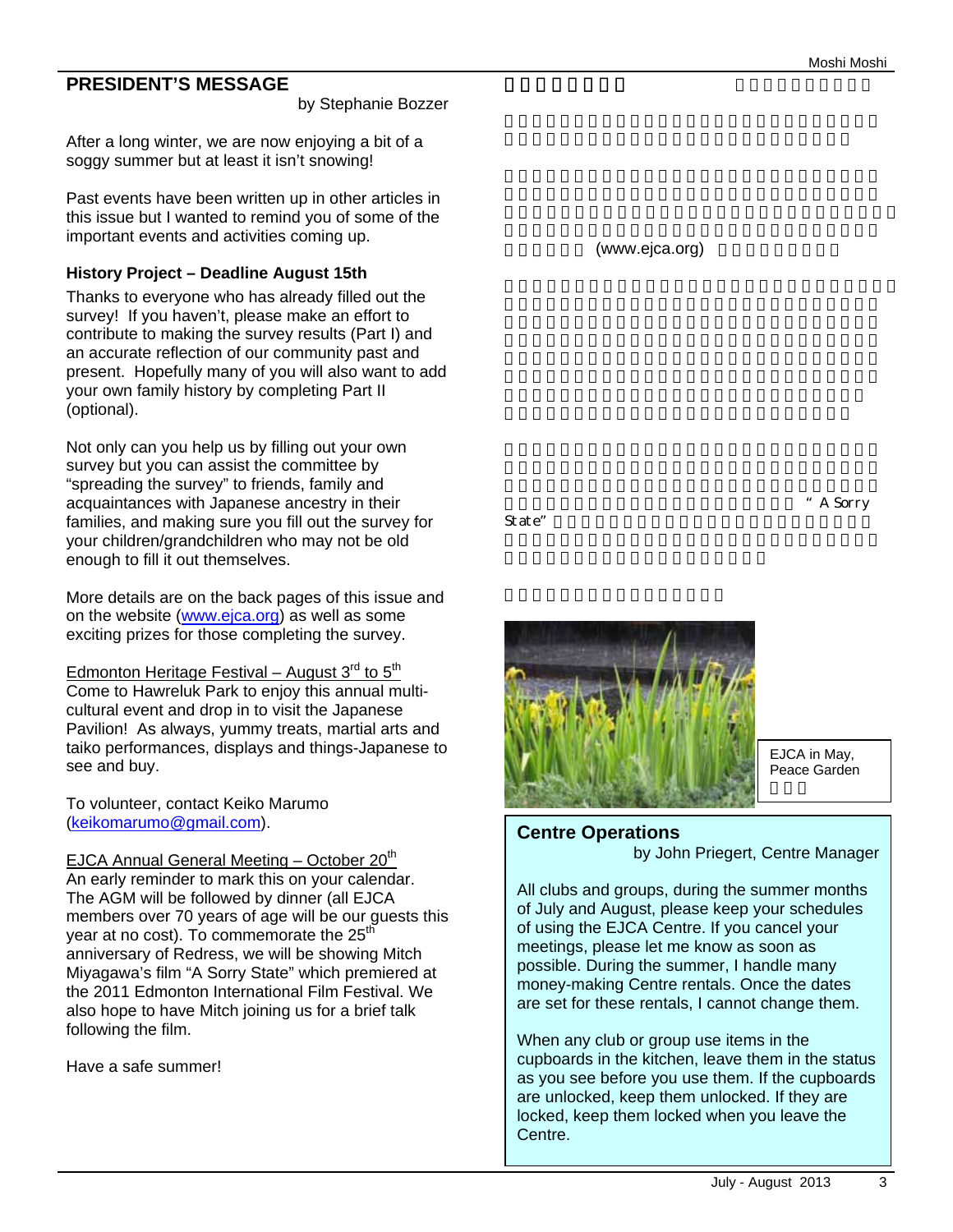## **Self-Introduction of an EJCA Board Member** By Erin Munro

Write a biography....about myself? I'm kinda boring. Well somewhere between boring and very boring. Seriously, I'm not making this up. I day-dream a lot. If someone were to write a story about me I would resemble the fictional character Walter Mitty (the short story version perhaps....definitely not the movie version). Socially I fit in with the Geek sub-culture and participate in many solitary activities such as sewing, crocheting, and reading.

I'm originally from Regina, Saskatchewan and moved to Edmonton in 2005 looking for work. My husband and I joined the Edmonton Kendo and Naginata Club as a way to get some exercise and meet people (at the time he was my boyfriend and graduated to husband in 2008). We joined the EJCA around 2007 through the Edmonton Kendo and Naginata Club. I've learned a lot about Japanese culture through many volunteer activities such as Heritage Festival and Sukiyaki Night. Initially I was nervous about joining EJCA board however the other members are friendly and supportive. In a short time the nervousness eased away and it's been a great experience working with them.

Currently, my role with the EJCA board is Secretary. One of the things I appreciate about the work we do is the focus on the general membership. Whether the meetings focus on the planning of upcoming events or the administrative needs of the EJCA the

main guideline has always been how can we best support the Japanese-Canadian community in Edmonton. I see this same level of support from the membership whether it's through donations. volunteering, or the life long friendships that have formed as a result of community involvement.

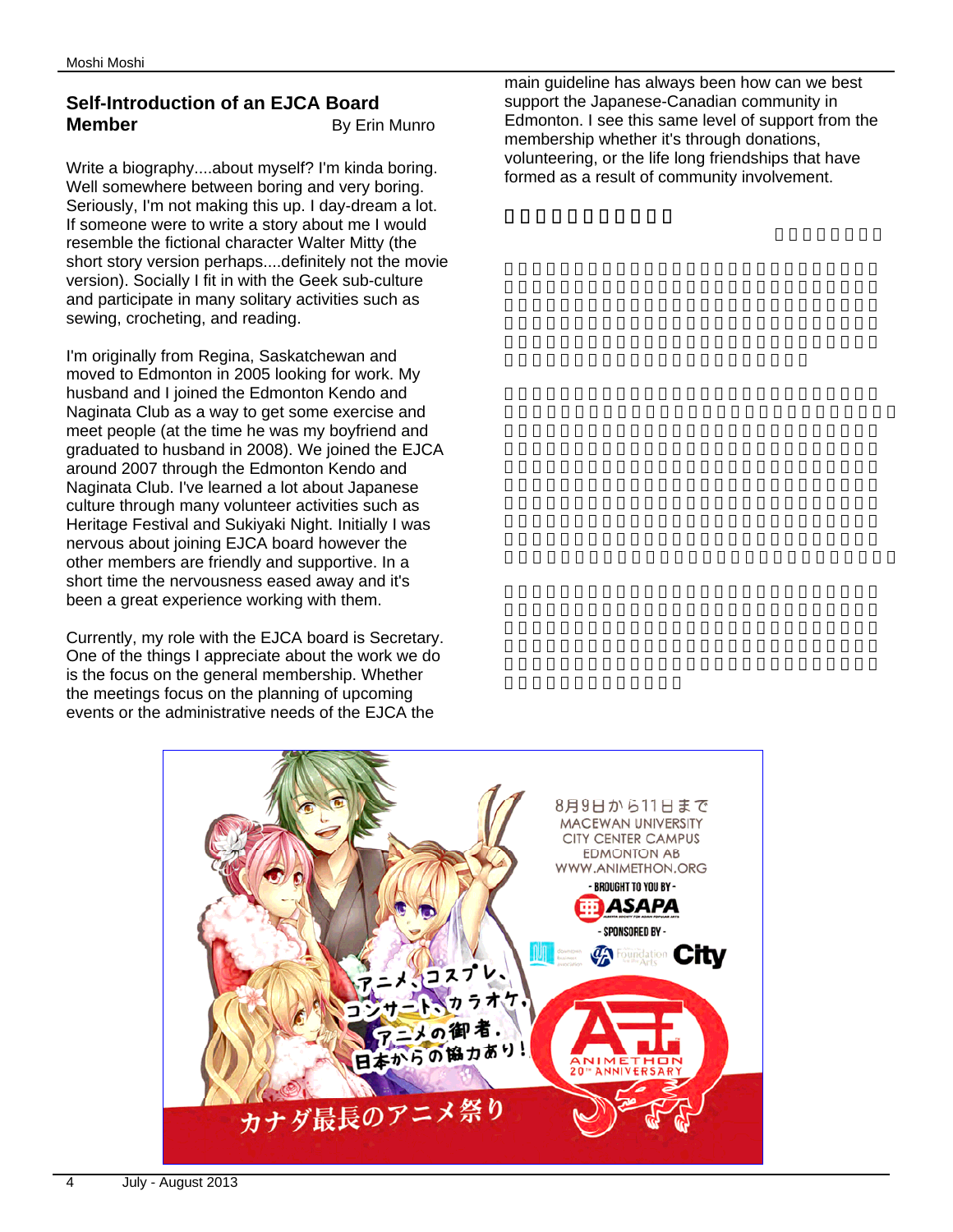## **Library Corner**



Gordon Hirabayashi Library is in the EJCA Centre. This corner tells what is happening at this Library. Any EJCA member can borrow DVDs and books for one month.

**June was declared Library Month!** In order to make more members familiar with the wonderful books and viewing materials in the Gordon Hirabayashi Library, the library hours were extended to include evenings and weekends in June. In addition, most of EJCA clubs and groups were introduced to the library during their meeting hours.

Over 60 club members visited the library during the extended hours and more than half borrowed at least one item (many for the first time)!

One Tuesday afternoon was set for viewing Japanese DVDs.

Thanks to the library volunteers and committee members who welcomed the visitors during the evenings and weekends last month (Carol Rushworth,

#### **Book Review by John Priegert**

Title: Niwaki Author: Jake Hobson

This is a very clearly written explanation of some of the methods of pruning trees used to create the special shapes seen in gardens in Japan. Written in English, with romaji used for Japanese terms, the descriptions are accompanied with illustrations and photographs, making it easy to understand how to cut leaders, force growth in desirable directions, prune leaves and needles, and other operations for the establishment and maintenance of Japanese tree shapes.

Although describing Japanese tree species, the principles can be applied to similar species in Canada, or as a starting point for experimentation with local trees. I found this book particularly useful because of my pruning experience with Canadian fruit trees and ornamentals. The fundamental principles of tree response to pruning cuts has been taken to incredible heights in Japanese tree pruning, and demands more frequent care to maintain the special forms typical of Japanese gardens. But if you want to get started, this is a good book.

The author has also included personal stories of his experiences working in gardens in Japan with traditional gardeners. These include some philosophical approaches to trees and work habits, and creates a thoughtful read.

Carol Brandly, Sanae Ohki, Liz Machida and Cathy Tennant), and to the club leaders who made time during their meetings and accompanied their members on the library visit.

" Niwaki" by Jake Hobson

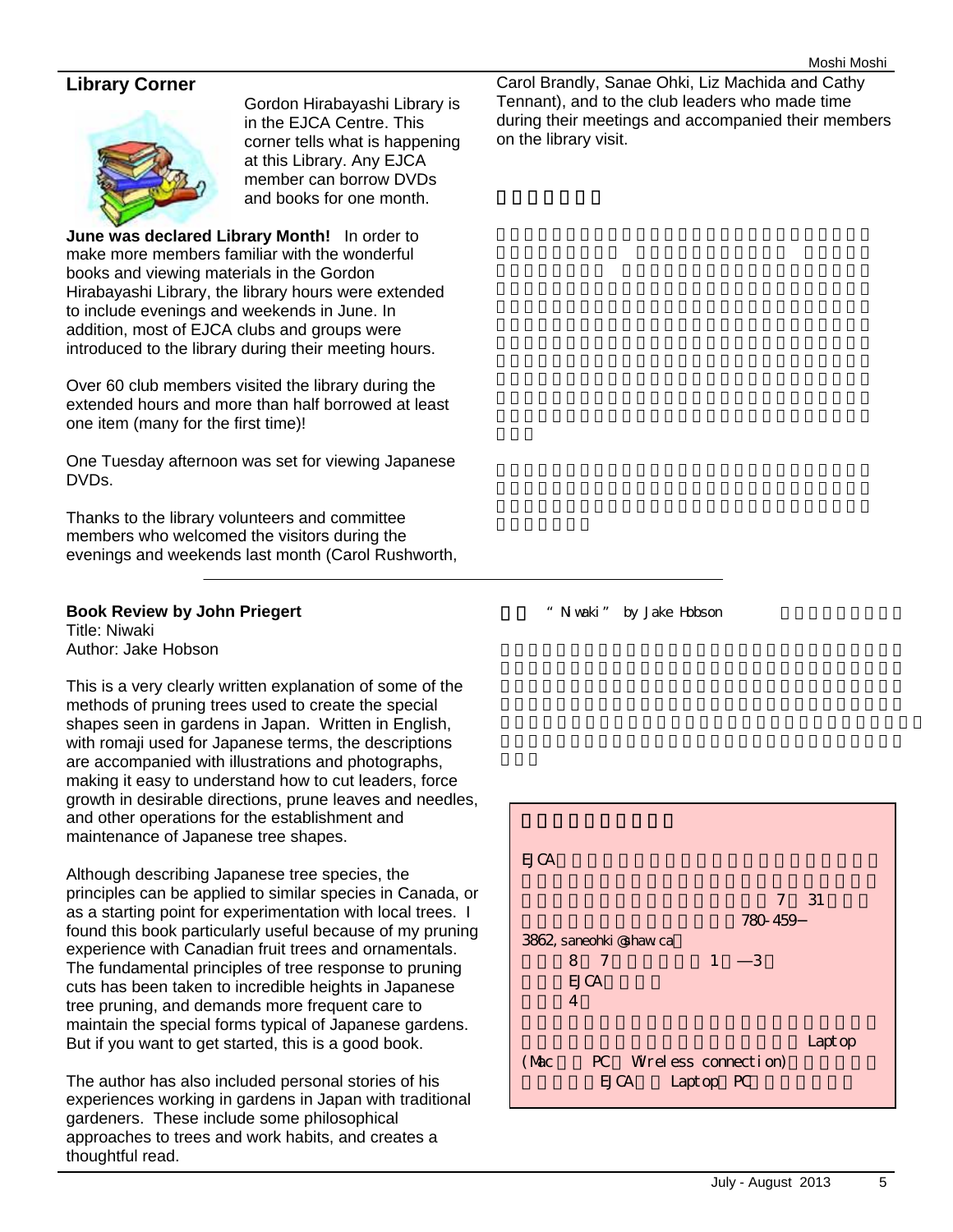## **Japan Academy Prizes for Picture of the Year**  by Jim Hoyano

Do you know that there are Japan Academy Prizes for Japanese movies, similar to the Academy Awards? The Japan Academy Prizes were first awarded in 1978 and every year since then. The EJCA Library has DVDs of many of the Japan Academy Best Picture winners. Some of the most well known winners that many of you have probably seen are Departures (Okuribito) 2009 (also won the Academy Award for Best Foreign Film), Hula Girls 2007, Always 1- Sunset on Third Street (Sanchome no Yuhi) 2006, The Twilight Samurai 2003, "Shall We Dance?" 1997, and A Taxing Woman 1988.

Yoji Yamada is best know as the director of the Tora-san movie series, 48 movies over a span of 25 years (all are available in the EJCA Library). Although none of the Tora-san movies won a Best Picture Prize, Yamada has directed scores of other movies, including the Samurai Trilogy, which started with The Twilight Samurai. My Sons (Musuko) also won Yamada the Best Picture Prize in 1992. There are many other Yoji Yamada movies in the library, and on a personal note, I haven't found one that I didn't like.

Other Best Picture winners in the library are The Incident 1979, Zigeeunerweisen 1981, The Ballad of Narayama 1984, The Funeral 1985, Black Rain 1990, After the Rain (Ame Agaru) 2001, Poppoya (A Railroad Man) 2000, A Cicada on the 8<sup>th</sup> Day (aka Rebirth or Hachome no Semi) 2012.

All movies mentioned above are deserving winners, but some of the movie themes may not appeal to some, so please read the plot/summary on the DVD cover before you borrow, or ask any member of the library committee for their opinion. And, of course, these movies have English subtitles.

## **Movie Review:**

The Funeral directed by Juzo Itami

by Jim Hoyano

This was Itami's first movie as a director and won the Best Picture Prize in 1985. Like all of Itami's films that followed such as Tampopo and A Taxing Woman, this movie is a critique of an aspect of Japanese society in a comical way. The lead role in all of Itami's films is played by his wife Nobuko Miyamoto. To quote from the DVD cover for The Funeral:

"The debut film from acclaimed Japanese director Juzo Itami shows a very untraditional side to a very traditional ceremony. When Chizuko's (Nobuko Miyamoto) ornery father unexpectedly dies, the undertaking of the 3-day funeral is too much to handle. Her family and especially her husband Wabisuke (Tsutomu Yamazaki), find

themselves in hilarious situations as the younger generation struggles with the complex rituals of the Buddhist ceremony that are fast fading from modern Japanese life."

Note: The DVD version of The Funeral has recently been purchased and added to the library, in addition to the VHS tape.

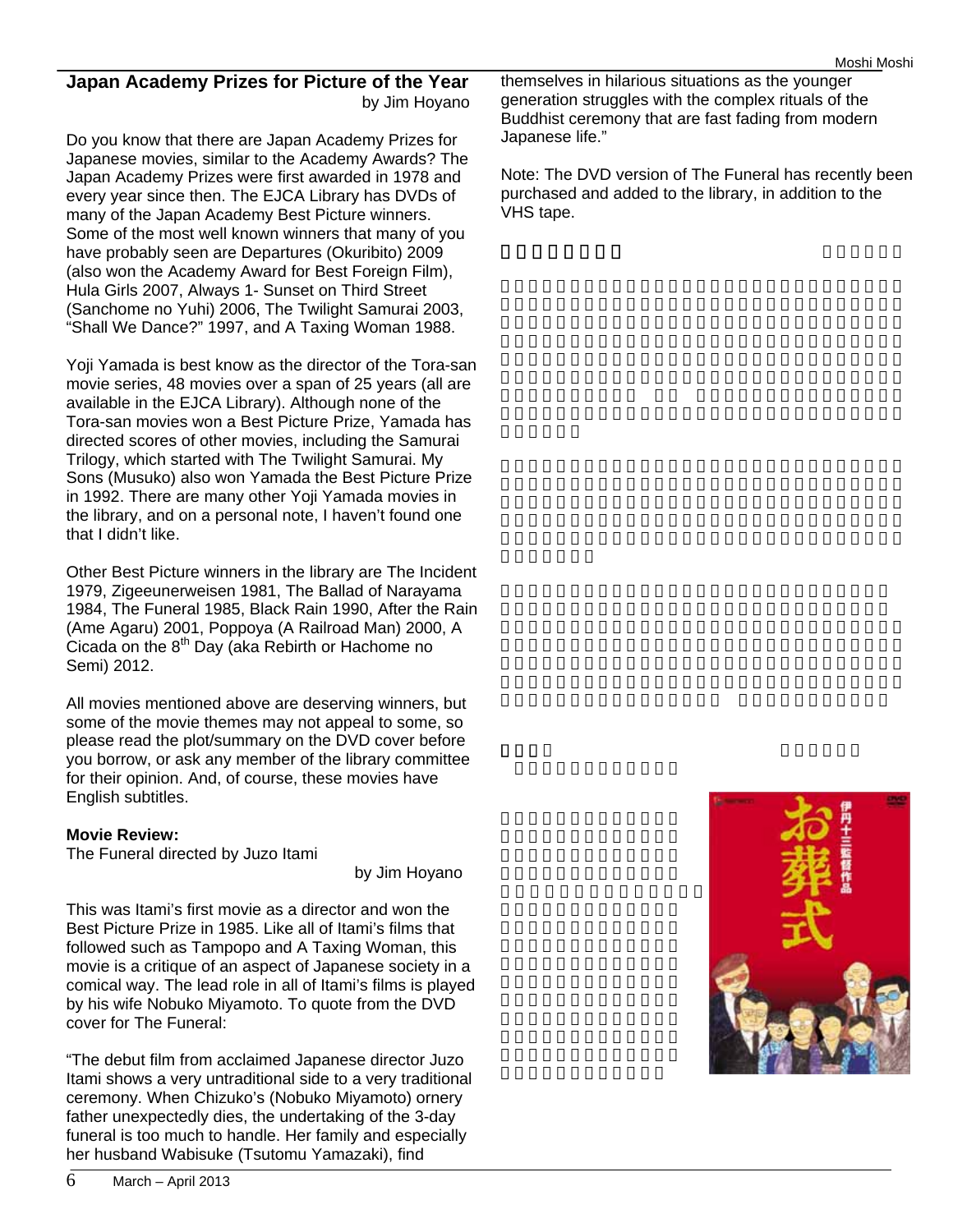#### **Matsu no Kai Seniors 55+ Club**

By Peter & Louise Wong

June 3<sup>rd</sup> to June 7<sup>th</sup> was Seniors Week in Alberta. To mark the occasion, several members of our Club went to the Legislature Building for tea and a tour on the Monday. We were shown some of the highlights of the building including the "secret spot" on the upper floor. Later we were treated to tea, pastries and fruit which were refreshing after our walkabout. One of our members even won one of the many door prizes - a book about the Legislature Building's Centennial. After posing for a group photo with the Speaker of the House, we gathered our souvenir pins and pamphlets and decided to look around the grounds. We found the Hokkaido (larch) tree which was planted in 1988 in honour of the visit of the Hokkaido international exchange group and also saw the small Japanese garden. Kyoto Japanese Restaurant was our next stop for lunch and lively conversation. Since it was our president's birthday, he was treated to green tea ice cream for dessert.

The following Sunday, the Club hosted a strawberry tea for all the people who had helped at the Spring Lunch and Bake Sale. Approximately 20 volunteers (about half the group!) were able to enjoy tea, fruits and pieces of strawberry cream cake. We wanted to show our appreciation for their help and hope the other volunteers who could not come know that their contributions are very much valued. We cannot host this annual event without their help!

On July  $13<sup>th</sup>$ , club members will be going to Northlands for lunch and the horse races. Hopefully, we all will pick some winners! Also on Thursday, August 15<sup>th</sup>, the club will go for a riverboat cruise on the Edmonton Queen. For our July  $24<sup>th</sup>$  meeting, our members decided to have a potluck lunch instead of the usual bento lunch. We are looking forward to seeing a variety of dishes that members will bring.

The Matsu no Kai Club meets on the fourth Wednesday of each month, except for December. A



short business meeting at 11:00 a.m. is followed by some gentle stretching and balance exercises led by physiotherapist Shinya Nakamoto. After bento lunch, we take part in different activities. Now that summer has arrived, perhaps we will spend some time outdoors. If you are interested in joining the Club or contributing ideas, please contact the Club President, Peter C. Wong at 780-487-7099 or petercwong@shaw.ca . We are an informal, friendly group and would welcome all guests and any new members at our meetings or outings.

望の方は会長のピーター・ワンまでご連絡ください(電話:780- 487-7099 petercwong@shaw.ca

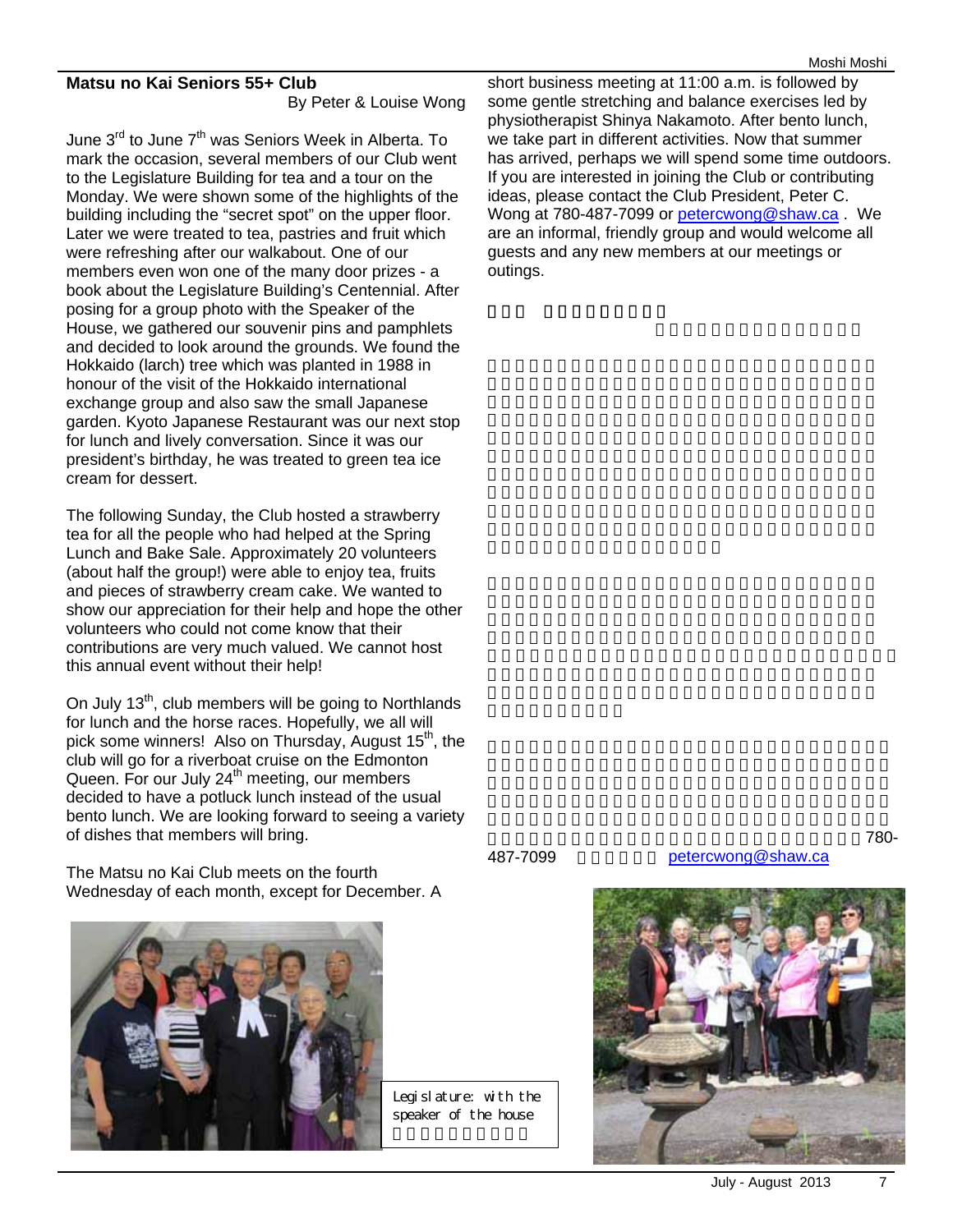## **Children's Drumming Classes**

by Carley Okamura

Kita no Taiko will be once again holding children's Japanese drumming classes this September. We had so much fun and a positive response from the last classes that we can hardly wait to have those taiko kids back and to meet new ones.

Classes will be offered on either Monday or Wednesday from 5:30 pm to 6:30 pm at the EJCA Centre. The classes will run over a 10 week period from September 16/18 to November 20/25 (no classes on November 11). The fee is only \$10 a class and you can attend once or twice a week.

Japanese drumming is a very popular activity for children in Japan. It is a great way to spend energy, experience Japanese culture, and learn music. It is also a choreographed performing art where children will gain confidence and stage presence!

For more information about classes, please check our website at www.kitanotaiko.ca or call Carley Okamura at 780-431-0300, or email info@kitanotaiko.ca

## Looking for Old Moshi Moshi by Sanae Ohki

The EJCA History Committee is compiling a complete set of the Moshi Moshi. There are some issues missing from our collection. We will appreciate it very much if you can let us copy your Moshi Moshi.

The missing issues are:

1977 Volume 1 No 1, No 2, No 4, No 5 and No 7 1978 Volume 2 No 6 and No 7

- 1979 Volume 3 No 6 and No 7
- 1980 Volume 4 No 4

1981 Volume 5 No 1

If you have any of these missing volumes, please contact Sanae Ohki at telephone (780)459-3862 or e-mail sanaeohki@shaw.ca

ます。教室は9月16/18日から11月20/25日までの  $10$ 

www.kitanotaiko.ca Carley Okamura (780) 431-0300, info@kitanotaiko.ca

1977 1 1 2 4 5 7 1978 2 6 7 1979 3 6 7<br>1980 4 4 1980 4 4 1981 5 1

sanaeohki@shaw.ca

お持ちのかたは私までご連絡ください (780)459-3862

## **EJCA Japanese Language Class – Fall 2013**

EJCA will again offer three levels of Japanese Language classes. For registration and details, please go to http://www.ejca.org/schools.html and download an application forms.

Location: EJCA Centre

Date/time: 10 Wednesdays, September 18 – November 20, 2013, 7:00 – 9:00 pm Registration closing: Saturday, September, 2013

If not sure with your language skill level, please contact Cathy Tennant at (780) 436-6291 and discuss your situation.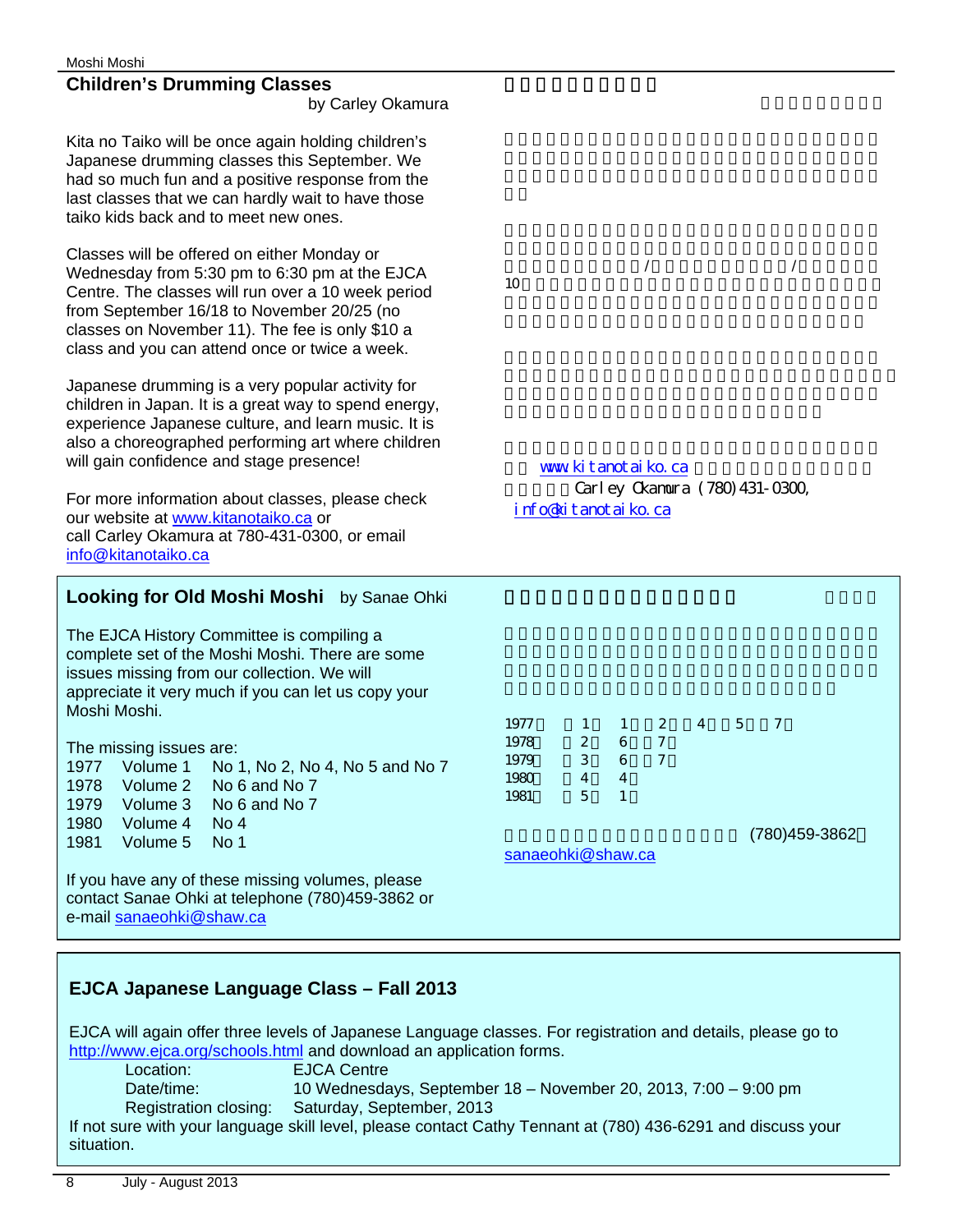## VOLUNTEER AND DONOR APPRECIATION

The EJCA Board would like to send its sincere thanks to all volunteers and donators. If your name is missing from the list, please inform Stephanie Bozzer so it can be noted in the next Moshi Moshi. Please help us to maintain an accurate list.

| Volunteers: Amy                               | Ann Cassady            | Alicia Dowdell                                                       | Carley Okamura  | Carol Brandly    |
|-----------------------------------------------|------------------------|----------------------------------------------------------------------|-----------------|------------------|
| Carol Rushworth Cathy Tennant                 |                        | <b>Clint Sails</b>                                                   | Eliza Wong      | Emiko Kinoshit   |
| Jim Hoyano                                    | Johanne Drouin         | Keiko Frueh                                                          | Keiko Marumo    | Kim Frey         |
| Kimi Tainaka                                  | Kyoko Watanabe Loraine |                                                                      | Louise Wong     | Naomi Leroy      |
| Peter Wong                                    | Sanae Ohki             | Sandra Mak                                                           | Takashi Ohki    | Toshiko Yamamoto |
| <b>Yukie Seto</b>                             | Yukiko Isaka           | Yumiko Hoyano                                                        | Yumiko Noborio  | Yuko Nakano      |
| Wataru Ito                                    |                        |                                                                      |                 |                  |
|                                               |                        | Heritage Festival Craft Worksop, June 19, July 10, and July 17, 2013 |                 |                  |
| <b>Coordinators: Cathy Tennant Sanae Ohki</b> |                        |                                                                      |                 |                  |
| Volunteers: Asuka Tsuchida Aya Okamoto        |                        | Carol Rushworth                                                      | Helen Taniguchi | Keiko Allport    |
| Keiko Marumo Keiko Oba                        |                        | Kieko Ito                                                            | Liz Machida     | Naomi Leroy      |
|                                               | Louise Wong            | Masako Hubbihoca Peter Wong                                          |                 | Soly Sawada      |
| Noriko Marumo                                 |                        |                                                                      |                 |                  |

#### **EJCA Work Bee 2013 Report** by John Priegert

anonymous.

Saturday, June 8, 2013 marked the second EJCA Member Club Work Bee Day. Once again, this event was organized to do some of big cleaning and fixing tasks that needed many hands: cleaning the stove and all its grimy parts; washing walls; replacing the eaves troughs above the gate; trimming the juniper bushes; cleaning the overhead lights in the hall; washing windows inside and out; washing tables; cleaning the kitchen cupboards; washing the shoe trays; cleaning the Library shelves; and others.

Thirty-four enthusiastic volunteers tackled the various tasks in groups. starting shortly after 9 AM, pausing for a make-your-own-sandwich lunch from the meat and cheeses provided by the lunch team, and then getting back to finishing the tasks. There was a lot of laughter and visiting while the working went on. In the







spirit of community, it was a good four hours of making the Centre clean and bright. If you missed this fun event, please make sure to join it next year.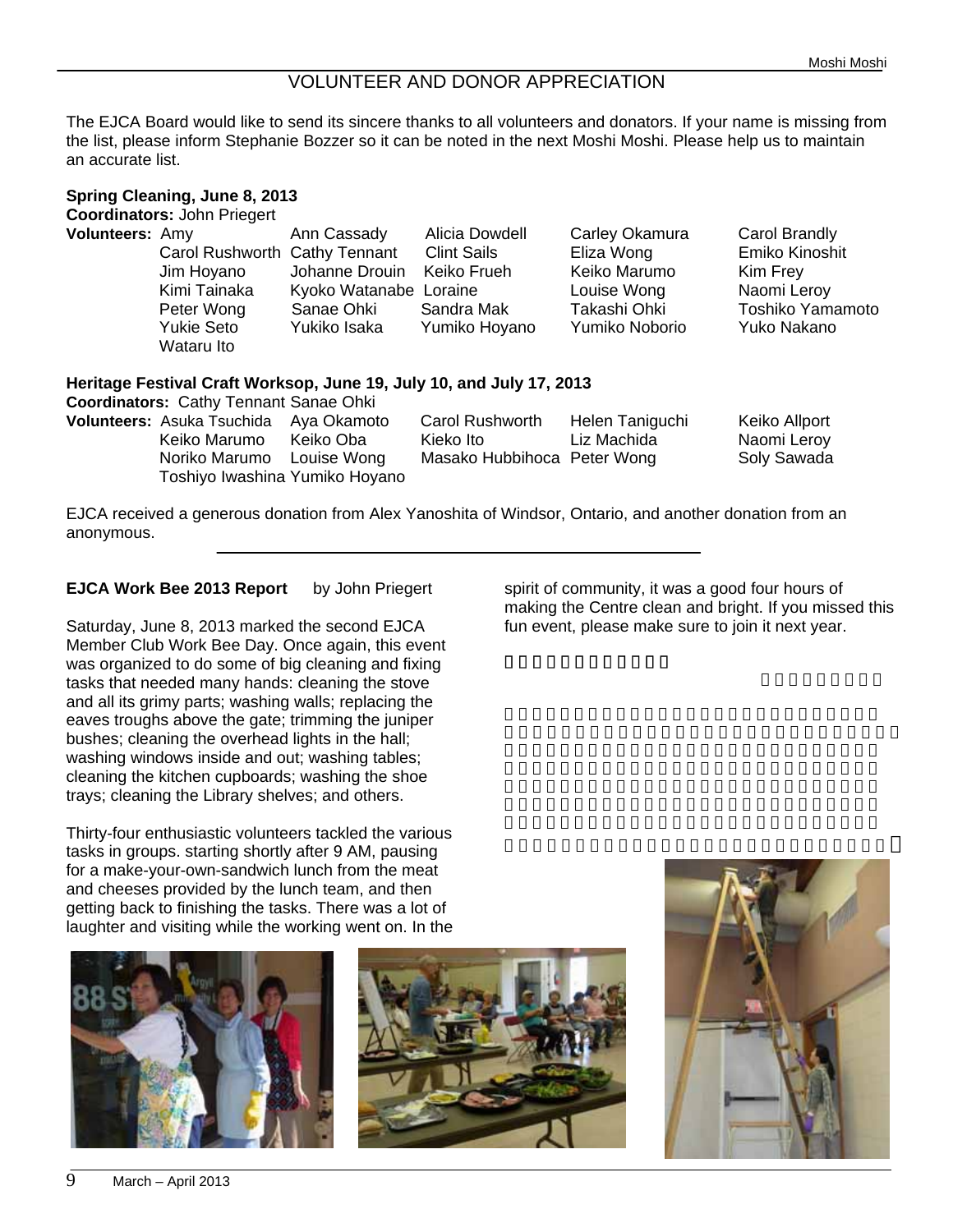## **Directory of EJCA Affiliated Clubs & Groups Ikebana Club**

**Awa Odori** - Japanese Folk Dance Practices: 2nd Sunday of each month, 10:00 am - 12:00 noon Contact: Emiko Kinoshita at 780-451-6196

#### **Bonsai Club**

Meetings: 3rd Thursday of each month, 7:30-9:30 pm Contact: Les Dowdell at < hokkoku@telusplanet.net >

#### **Calligraphy - Keifukai of Edmonton**

Contact: Naomi Leroy at < l.naomi@telus.net >

**Chigiri-e Art** - Torn Paper Artwork Creation Contact: Keiko Frueh at 780 436-5843

**EJCA Art Club** - Watercolour Painting Contact: Yumiko Hoyano at < yumiko@shaw.ca >

#### **Edmonton Gojukai Karate Club**

Tuesdays and Thursdays (except holidays) Children, 7-12 years of age: 6:00-7:00 PM Youths, 13-17 years of age: 7:00-8:15 PM Contact: John Priegert 780 436-1825 < priegert@telus.net >

#### **Iaijutsu Club**

Contact: Kevin George at <shakasdream@gmail.com>

#### **Karaoke Club**

Practices: 1st & 3rd Friday of each month, 8:30-11:00 pm Contact: Takashi Ohki at 780 459-3862

#### **Kendo & Naginata Club**

Meetings: 2nd & 4th Friday of each month at 7:00 pm Contact: info@eknc.org, website: < www.eknc.org >

#### **Kita No Taiko** - Japanese Drumming

Practices: Mondays and Wednesdays from 7 pm Contact: 780 431-0300 or < info@kitanotaiko.ca > Website: < www.kitanotaiko.ca >

## Legal Workshop in Japanese by Yoko Azumaya

On Friday afternoon, September 13, I am going to have a legal workshop at the EJCA Centre. I am going to cover two topics: a will and divorce. I am planning to talk about a will at two o'clock and a divorce at three o'clock. Recently, Japan has ratified the Hague Convention on the Civil Aspects of International Child Abduction that protects the right of a child when a parent wants to take the child to the parent's country after a divorce. I am covering this topic too. You are all welcome to attend the workshop.



## 945 Ordze Road

(Just off Wye Road) Sherwood Park. Alberta

Tel: (780) 449-4597 E-mail: mshig@shaw.ca

Contact: Jean-Marcel Duciaume at 780 803-5690

<jmduciaume@gmail.com>

**Matsu no Kai** - EJCA Seniors Activities (55 years and up) Contact: Peter C. Wong at 780 487-7099 or < petercwong@shaw.ca >

**Nihongo Kaiwa Club** – Japanese Conversation Mondays  $5 - 7$  pm (except holidays) Contact: Carol Rushworth at < rushwrth@telus.net >

**Nihongo Kids Club** - Japanese Communication for Kids Thursdays 12:20 – 2:00 pm

Contact: Yukie at < edmontonkids@gmail.com >

**Nobara Chorus Group**  Practices: 1st & 3rd Wednesday and 3rd Sunday of each month, 10:00 am - 12:00 noon

Contact: Toshiyo Iwashina at <tiwashina@hotmail.com>

**Sabaki Go Club** - Learn and Enjoy Playing Go Meetings: Tuesday evenings from 7:00 pm Contact: Chuck Elliot at 780 452-1874,

 < Chuckbrenda@shaw.ca > Website: < www.sabaki.org > **Table Tennis** 

Practices: 1st & 3rd Sunday of each month, 1:00-3:00 pm Contact: Sanae Ohki at < sanaeohki@shaw.ca >

#### **Tea Ceremony for Beginner Club**

Ryurei Style practice

Contact: Victoria Chum at <agnesess@gmail.com>

**Wakaba Kai** - Traditional Japanese Dance Contact: Keiko Frueh at 780 436-5843

**Women's Gojukai Karate Club**  Contact: Dana Nawata at < dnawata@shaw.ca

# 公認翻訳はおまかせください

Certified Translation (公認翻訳)は、移民·PRカード更新·ローン· 大学入学の申請時などに、そのまま提出できる公式文書です。 戸籍謄本・各種証明書・バスポートのスタンプ・クレジットや信用情報 など幅広くてがけております。通訳・編集などについてもご連絡ください。

Mail@YukariMeldrum.com 780-887-0920

メルドラム由香理 Certified Translator (Canada)

Edmonton Japanese English Consulting JAEN.ca For your translation needs

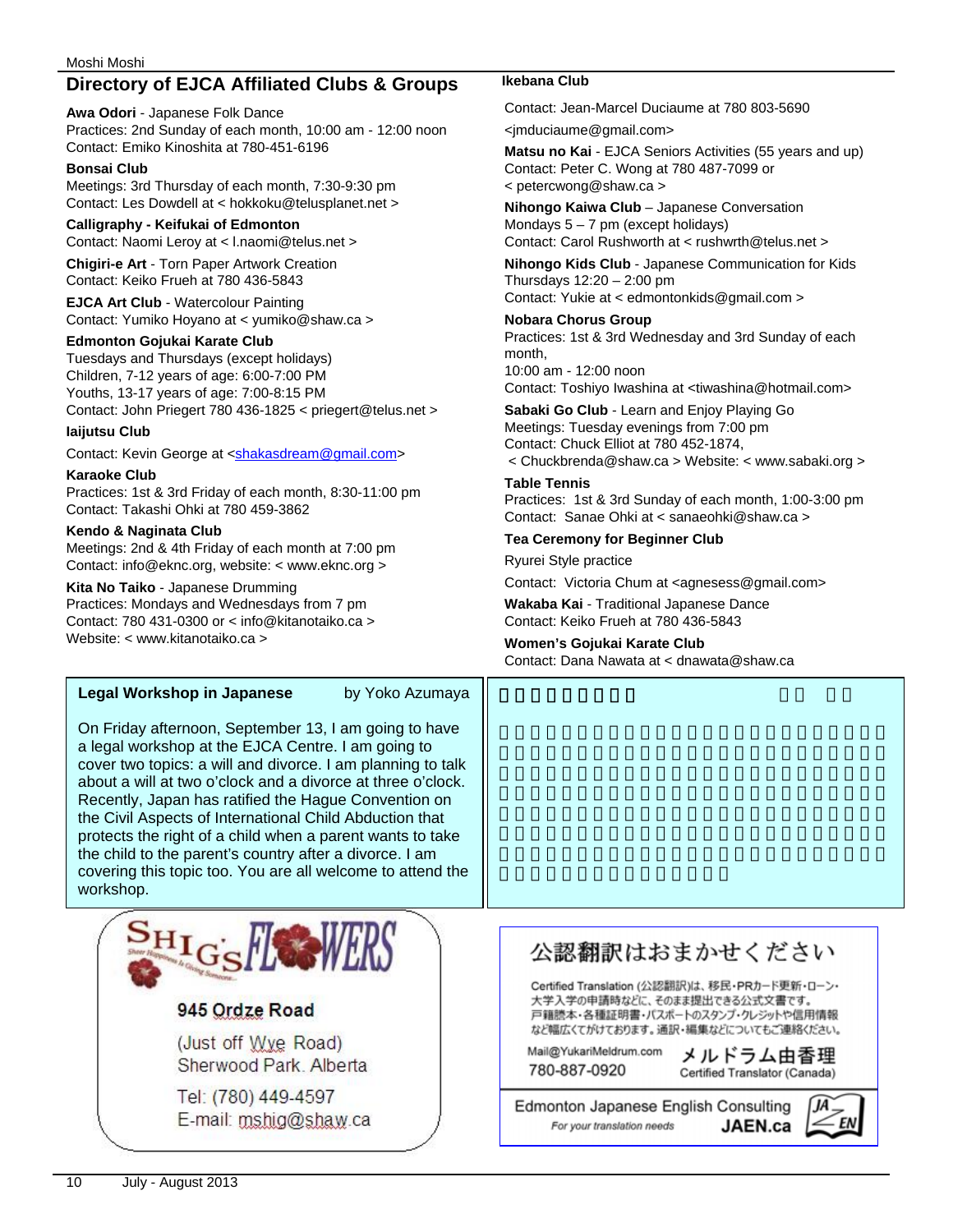Moshi Moshi









Yoko Azumaya, Barrister & Solicitor

Phone: 780-414-5400 Email yazumaya@barrpicard.com

 $\sim$  20

http://yokoazumaya.blogspot.ca/

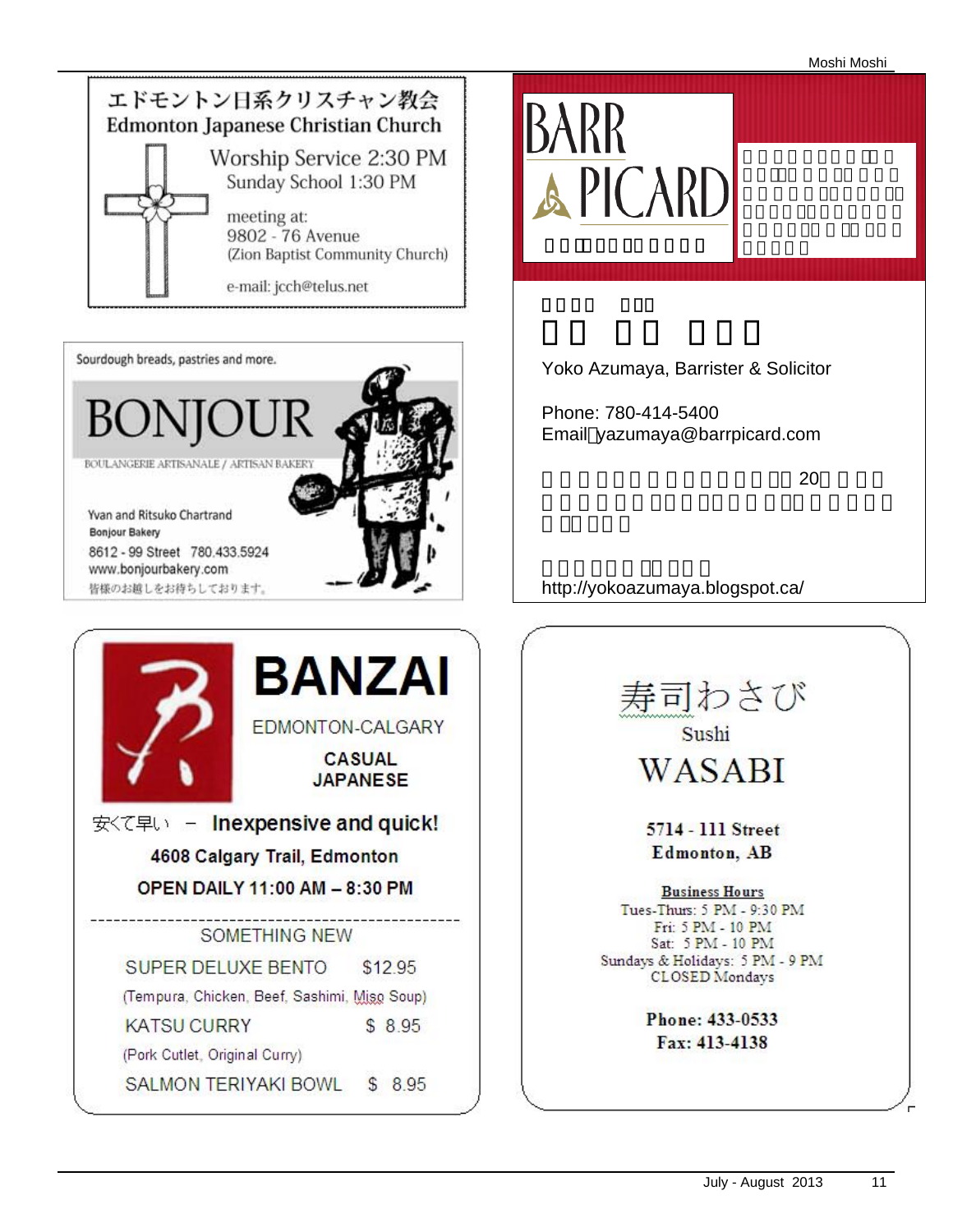#### Moshi Moshi

## **2012 - 2013 EJCA Board of Directors & Committees**

#### **President**

Stephanie Bozzer <sbozzer@telus.net>

#### **1st Vice-President**

Yoko Azumaya <yokoazumaya@yahoo.com>

#### **2nd Vice-President**  Sanae Ohki <sanaeohki@shaw.ca>

**Secretary**  Erin Munro <erinmunro03@gmail.com>

**Treasurer** (interim) Jim Hoyano <jkhoyano@shaw.ca>

> *Published by Edmonton Japanese Community Association*

*Editorial Address: 6750 - 88 Street Edmonton, Alberta T6E 5H6 Tel: (780) 466-8166 Fax: (780) 465-0376*  website: www.ejca.org e-mail: office@ejca.org

> *Editors: Takashi Ohki Sanae Ohki*

*"Moshi Moshi is a publication of the Edmonton Japanese Community Association. Its objective is to disseminate information of interest to the Japanese community and those interested in Japanese culture, including announcements of upcoming events.* 

#### **EJCA Board Directors**  David Mueller

<mueller.da@hotmail.com>

Louise Wong <louisewong@shaw.ca> David Mitsui <david.mitsui@ualberta.ca>

**Communications Director**  Sanae Ohki

**Membership Director**  Yoko Azumaya

**Finance Committee**  Cathy Tennant Grant Shikaze Jim Hoyano

#### **Library Committee** Carol Brandly Cathy Tennant David Sulz Liz Machida Nancy Cyr

**Past President**  Cathy Tennant

Sanae Ohki

**Scholarship& Grant Committee**  David Mitsui Daiyo Sawada

**Culture Programs Committee**  Sanae Ohki Yukiko Nagakura

**EJCA-Argyll Joint Committee**  Stephanie Bozzer Sanae Ohki

## **Garden Committee**

John Priegert Carol Eder Les Dowdell Yumiko Hoyano

#### **History Project Committee**

Cathy Tennant Daiyo Sawada David Sulz Jim Hoyano Sanae Ohki

**NAJC Liaison** Yoko Azumaya

**Heritage Festival Liaison** Cathy Tennant

**Centre Manager** John Priegert < office@ejca.org >

## **Deadline for Submissions for the Next Issue (Vol. 39, No. 1) is September 15, 2013**

## **Submission Deadlines for other upcoming issues:**

Volume 39, No. 2 - November 15, 2013 Volume 39, No. 3 - January 15, 2014 Volume 39, No. 4 - March 15, 2014 Volume 39, No. 5 - May 15, 2014

## **EJCA Mission & Vision Statements**

#### **Mission**

- To facilitate the development of an inclusive and vibrant Japanese Canadian Community within a multicultural Edmonton.
- To support the objectives of the National Association of Japanese Canadians by promoting respect and harmony among people of various cultures in the Edmonton area.

#### **Vision**

• A dynamic and evolving community that sustains a sense of wellbeing built upon awareness of Japanese heritage in Canada.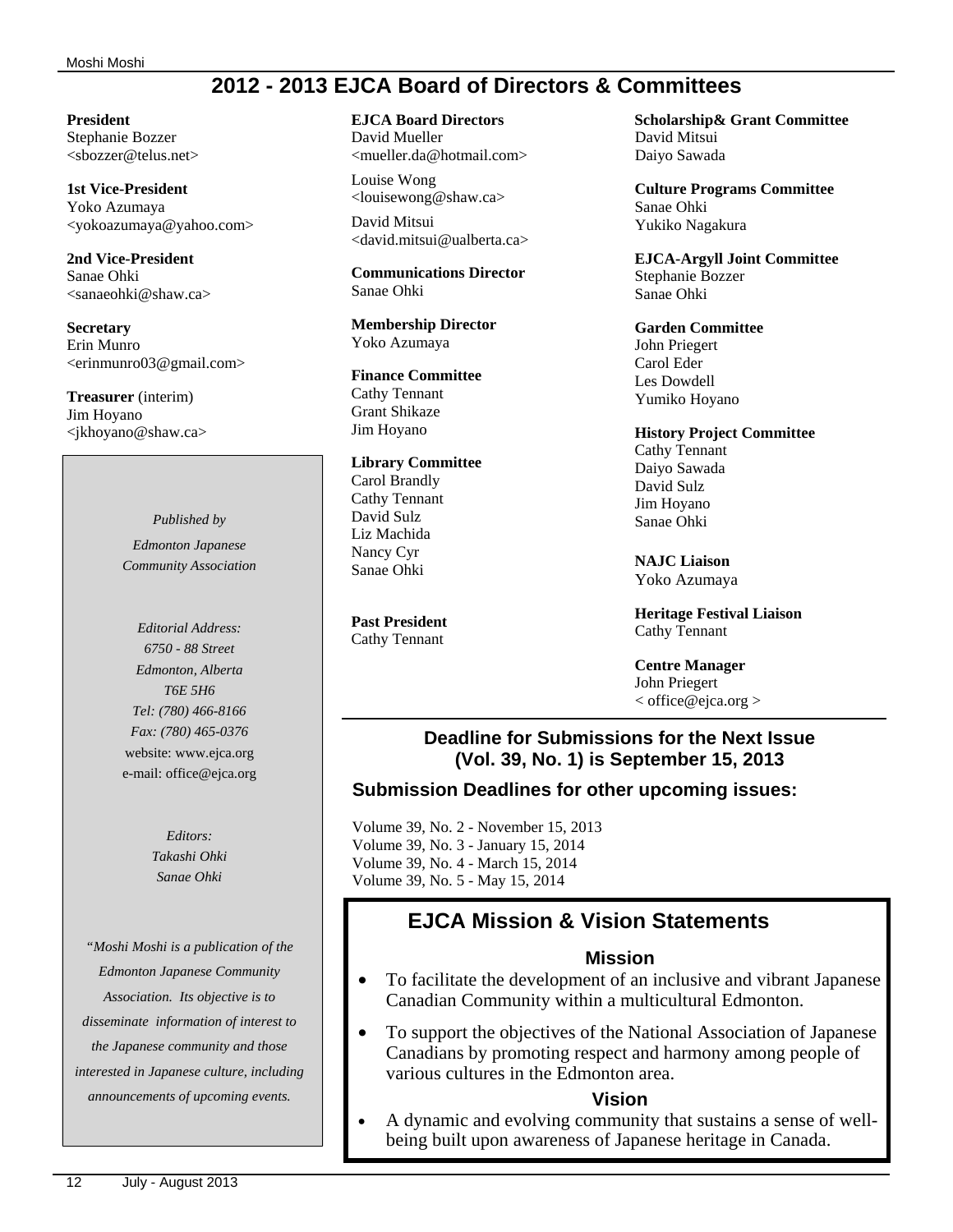## **Heritage Festival Volunteer Application Form**

Print clearly and return the completed form by email to Keiko Marumo at keikomarumo@gmail.com or mail to the EJCA Centre.  $\Box$  indicates the areas require volunteers urgently. Your quick action is appreciated.

Please complete all the required sections.

| <b>Contact Information and Affiliation</b> |       |
|--------------------------------------------|-------|
| Name:                                      |       |
| Tel:                                       | Cell: |
| Email:                                     |       |
| Affiliation/Club:                          |       |

Please place a **YES** under the shift(s) you would like to volunteer for. You are encouraged to choose more than a single shift.

| Friday August 2 <sup>nd</sup> | $13:00 - 16:00$ | $17:00 - 20:00$ |
|-------------------------------|-----------------|-----------------|
| Set Up                        |                 |                 |

|                            | Shift 1        | Shift 2         | Shift 3         |
|----------------------------|----------------|-----------------|-----------------|
| <b>Saturday August 3rd</b> | $9:00 - 12:45$ | $12:00 - 15:45$ | $15:00 - 18:45$ |
| Kitchen Prep               |                |                 |                 |
| Kitchen Server             |                |                 |                 |
| <b>Craft Sales</b>         |                |                 |                 |
| Photo Booth dresser        |                |                 |                 |
| Photographer/Assistant     |                |                 |                 |

| Sunday August 4th      | $9:00 - 12:45$ | $12:00 - 15:45$ | $15:00 - 18:45$ |
|------------------------|----------------|-----------------|-----------------|
| Kitchen Prep           |                |                 |                 |
| Kitchen Server         |                |                 |                 |
| <b>Craft Sales</b>     |                |                 |                 |
| Photo Booth dresser    |                |                 |                 |
| Photographer/Assistant |                |                 |                 |

| Monday August 5 <sup>th</sup> | $9:00 - 12:45$ | $12:00 - 15:45$ | $15:00 - 18:45$ |
|-------------------------------|----------------|-----------------|-----------------|
| Kitchen Prep                  |                |                 |                 |
| Kitchen Server                |                |                 |                 |
| <b>Craft Sales</b>            |                |                 |                 |
| Photo Booth dresser           |                |                 |                 |
| Photographer/Assistant        |                |                 |                 |

| Monday August 5 <sup>th</sup> | $17:30 - 20:30$ | $20:00 - 23:00$ |
|-------------------------------|-----------------|-----------------|
| Tear Down                     |                 |                 |

Please place a **YES** if you would like to volunteer for a shift of noodle preparation at the EJCA.

|             | <b>Saturday August</b><br>∽rd<br>$9:00 - 13:00$ | Sunday August 4 <sup>th</sup><br>$9:00 - 13:00$ | Monday August 5 <sup>th</sup><br>$9:00 - 13:00$ |
|-------------|-------------------------------------------------|-------------------------------------------------|-------------------------------------------------|
| Noodle Prep |                                                 |                                                 |                                                 |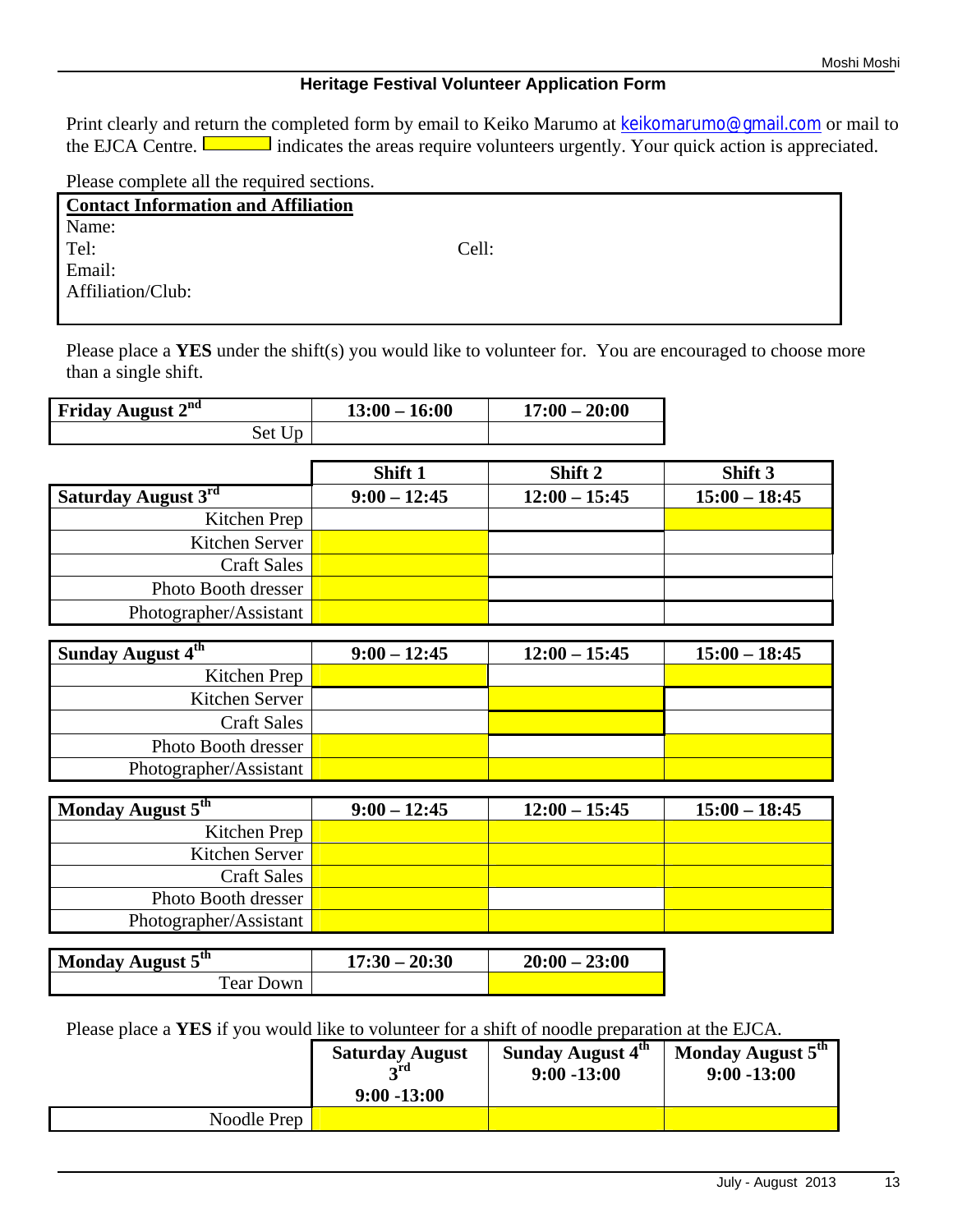keikomarumo@gmail.com EJCA

お送りください。 はちじゅう しょうしょう しょうしょうしょう しょうしょうしょう  $\mathcal{L}(\mathcal{L}(\mathcal{L}(\mathcal{L}(\mathcal{L}(\mathcal{L}(\mathcal{L}(\mathcal{L}(\mathcal{L}(\mathcal{L}(\mathcal{L}(\mathcal{L}(\mathcal{L}(\mathcal{L}(\mathcal{L}(\mathcal{L}(\mathcal{L}(\mathcal{L}(\mathcal{L}(\mathcal{L}(\mathcal{L}(\mathcal{L}(\mathcal{L}(\mathcal{L}(\mathcal{L}(\mathcal{L}(\mathcal{L}(\mathcal{L}(\mathcal{L}(\mathcal{L}(\mathcal{L}(\mathcal{L}(\mathcal{L}(\mathcal{L}(\mathcal{L}(\mathcal{L}(\mathcal{$ 名前(英語―ローマ字): 電話: 携帯電話: Email: 所属クラブ:

**EXTEM**  $YES"$  Shift  $YES"$ 

| 8 | $\boldsymbol{2}$        |                        | $13:00 - 16:00$ | $17:00 - 20:00$ |                 |
|---|-------------------------|------------------------|-----------------|-----------------|-----------------|
|   |                         | Set Up                 |                 |                 |                 |
|   |                         |                        | Shift 1         | Shift 2         | Shift 3         |
| 8 | 3                       |                        | $9:00 - 12:45$  | $12:00 - 15:45$ | $15:00 - 18:45$ |
|   |                         | Kitchen Prep           |                 |                 |                 |
|   |                         | Kitchen Server         |                 |                 |                 |
|   |                         | <b>Craft Sales</b>     |                 |                 |                 |
|   |                         | Photo Booth dresser    |                 |                 |                 |
|   |                         | Photographer/Assistant |                 |                 |                 |
|   |                         |                        |                 |                 |                 |
| 8 | $\overline{\mathbf{4}}$ |                        | $9:00 - 12:45$  | $12:00 - 15:45$ | $15:00 - 18:45$ |
|   |                         | Kitchen Prep           |                 |                 |                 |
|   |                         | Kitchen Server         |                 |                 |                 |
|   |                         | <b>Craft Sales</b>     |                 |                 |                 |
|   |                         | Photo Booth dresser    |                 |                 |                 |
|   |                         | Photographer/Assistant |                 |                 |                 |
|   |                         |                        |                 |                 |                 |
| 8 | $\overline{5}$          |                        | $9:00 - 12:45$  | $12:00 - 15:45$ | $15:00 - 18:45$ |
|   |                         | $T^{\prime}$ 1 m       |                 |                 |                 |

| 5                          | $9:00 - 12:45$ | $12:00 - 15:45$ | $15:00 - 18:45$ |
|----------------------------|----------------|-----------------|-----------------|
| Kitchen Prep               |                |                 |                 |
| Kitchen Server             |                |                 |                 |
| <b>Craft Sales</b>         |                |                 |                 |
| <b>Photo Booth dresser</b> |                |                 |                 |
| Photographer/Assistant     |                |                 |                 |

| l 8 |           | $17:30 - 20:30$ | $20:00 - 23:00$ |
|-----|-----------|-----------------|-----------------|
|     | Tear Down |                 |                 |

| <b>EJCA</b> Centre |        | " YES" |          |  |
|--------------------|--------|--------|----------|--|
|                    | c<br>ഄ | 4      | <b>J</b> |  |
| Noodle             |        |        |          |  |
| Prep               |        |        |          |  |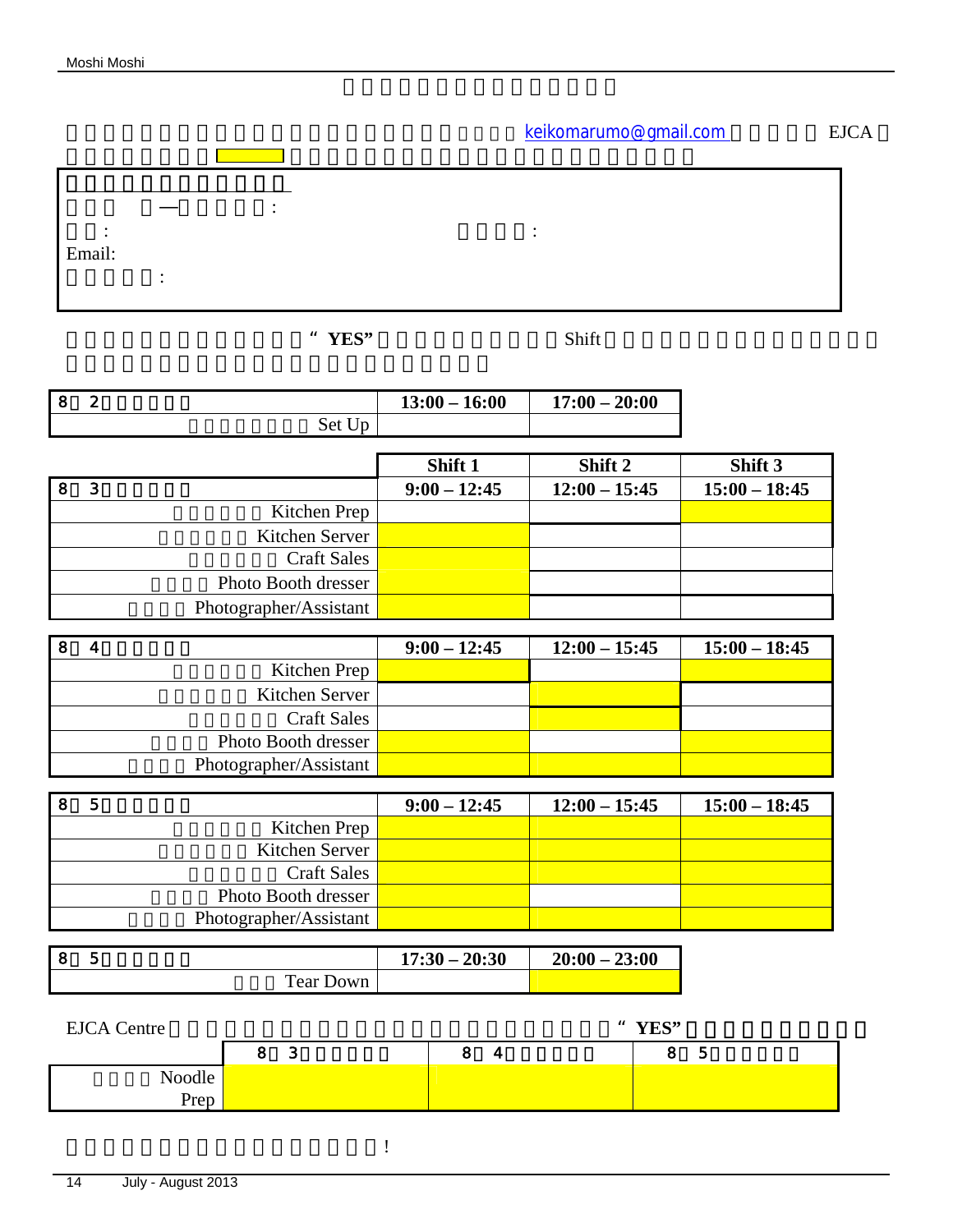## **Dear Japanese or Japanese-Canadians living in or who have lived in the Edmonton area:**

Since 2010, the Edmonton Japanese Community Association (EJCA) has been working on a History Project to gather and preserve the history of the early Japanese residents in the Edmonton area right up to the present day. The Project has three Phases: Phase I (2012), Phase II (2013) and Phase III (2014).

Phase I, featuring the gathering, sorting, categorizing and storing of information in an easily accessible format was completed last summer. The History Project committee thanks the many people who participated by providing historical information about the community through their own experiences, documents, and pictures.

Phase II, currently underway, is an exciting one providing as it does an opportunity for everyone with Japanese ancestry in their family to preserve their own history in their own words while contributing to the gathering and compilation of census-like information about the Japanese-Canadian community in 2013. All this will be published in book-format at a later date (Phase III).

The current survey has two sections. Section 1 gathers census-like information from those currently living in the Edmonton area. This information will be presented in aggregate form (e.g. grids and graphs of such things as the average age of the community, area of the city where most people live). Section 2, being more personal, is optional. However, it does provide everyone a wonderful opportunity to have personal/family experiences and anecdotes captured and preserved in a book for future generations.

The committee appreciates your cooperation in completing the survey. As well, it would be very helpful if you could *forward the request to anyone you know who is Japanese or has Japanese ancestry in their family and is living in or who has lived in the Edmonton area* (e.g. lived in Edmonton areas but retired elsewhere or children grew up in the Edmonton area but now studying or working elsewhere).

Please feel free to contact any member of the History Committee if you have any questions (Japanese: Sanae Ohki or English: Daiyo Sawada, Jim Hoyano, David Sulz, Cathy Tennant).

Best regards, Cathy Tennant

Chair, EJCA History Project - Phase II

**Access to online survey: English survey form:** http://goo.gl/Z4DKS **Japanese survey form:** http://goo.gl/11ecE **EJCA Website: www.ejca.org** 

**Deadline has been extended to August 15, 2013**